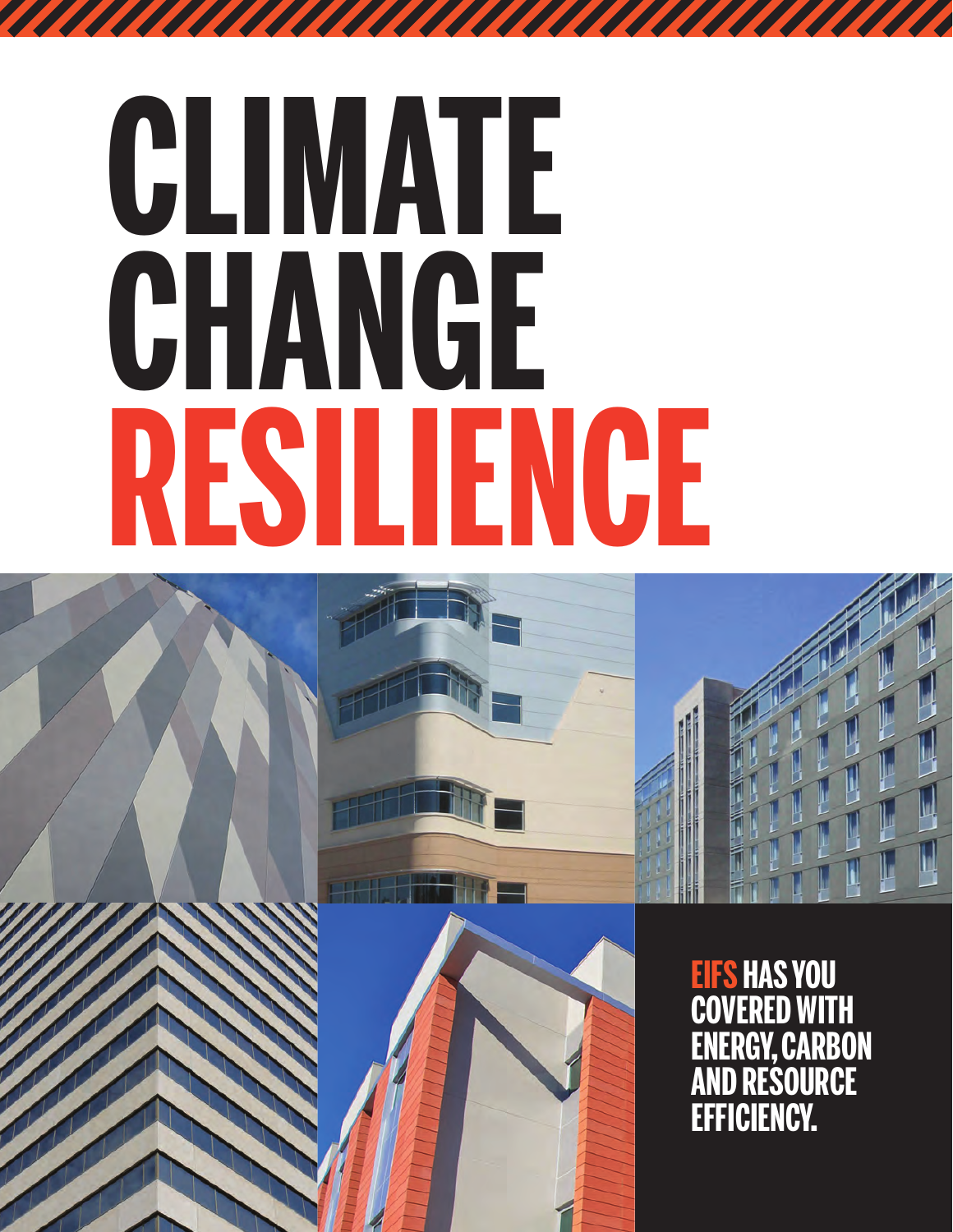## **CLIMATE CHANGE PRESSURES**

Planners today face unprecedented pressure to respond to climate change. Bold new climate change action plans and sustainability requirements are being implemented by law and policy makers across Canada, including the Federal government, which recently pledged \$40M over five years to integrate climate resilience into building design, guides and codes.

One building solution to help planners "reduce the rate of climate change, mitigate its effects, and plan for adaptation,"<sup>1</sup> is **EIFS: Exterior Insulation and Finish Systems.**

#### **EIFS: ENERGY EFFICIENT**

A building designed with EIFS has every potential to be a high-performance, energy-efficient building. That's because EIFS has a high R-value – the result of continuous insulation and air and water barriers. This controls air, moisture and heat flow, and virtually eliminates thermal bridging through exterior walls.

No other cladding system comes close to EIFS for inherent thermal efficiency. Controlling both air and heat flow reduces energy requirements for heating and cooling and puts less burden on mechanical systems, which means lower capital investment.



## **EIFS: CARBON EFFICIENT**

EIFS has one of the lowest carbon footprints of any cladding system on the market today, when considering embodied energy, associated greenhouse gas (GHG) emissions and thermal efficiency. The chart shows the carbon footprint of EIFS compared to various other traditional cladding systems.

#### **Comparative Carbon Footprint**

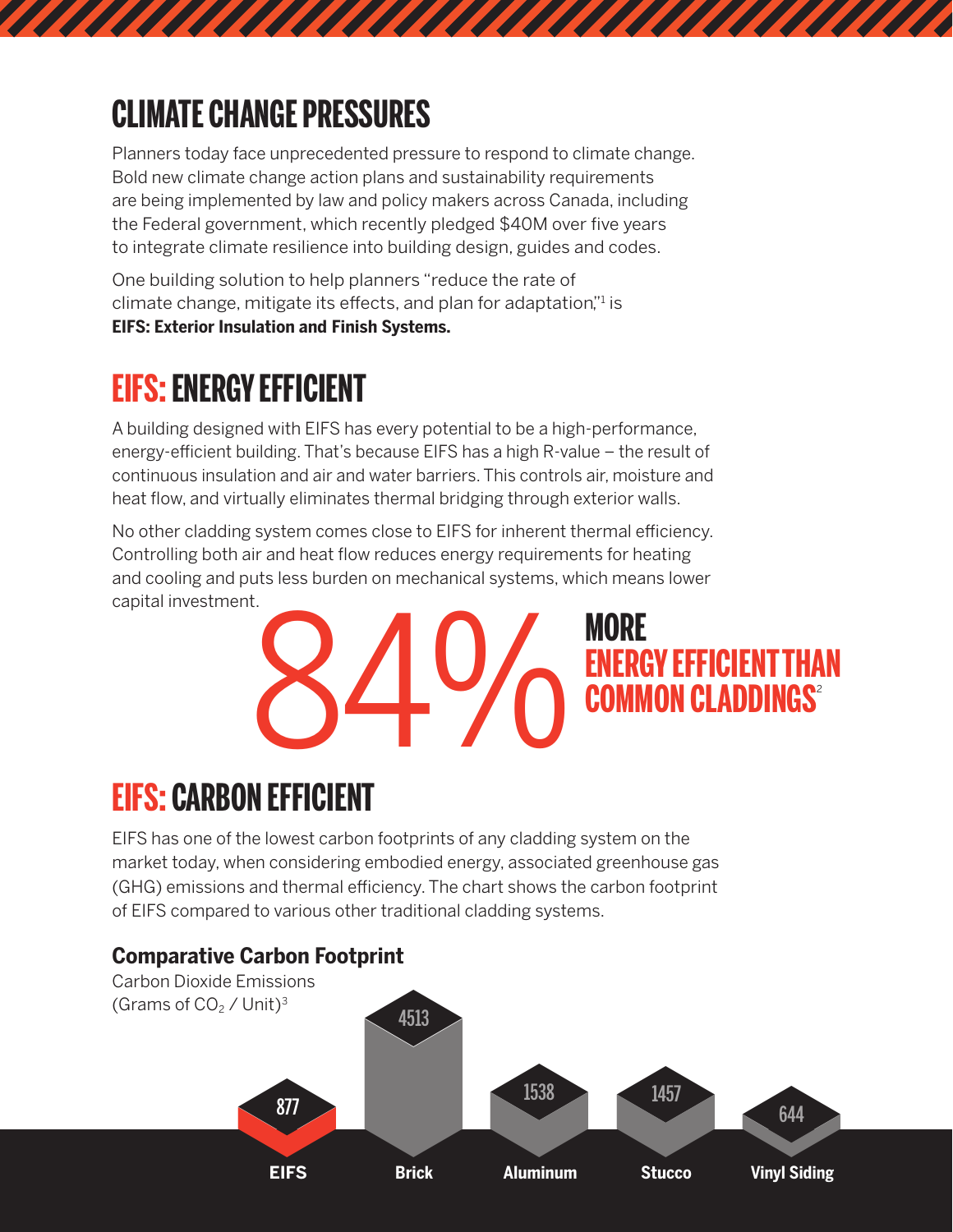#### **EIFS: RESOURCE EFFICIENT**

EIFS contributes to sustainable construction in other ways that are not immediately obvious.

- · **EIFS is lighter than mass wall cladding systems;** this allows for significant savings in structural building materials.
- · **EIFS has a 50 year service life;** this means fewer resources are needed to maintain an EIFS-clad building.
- · The continuous insulation on **EIFS reduces the likelihood of condensation** problems and minimizes repairs required to rectify those problems.
- · EIFS can be used to rehabilitate existing buildings without having to remove and dispose of the original cladding – **no waste, no recycling, no landfill.**



## **EIFS: "THE PERFECT WALL"**

Contemporary designers who understand the value proposition of EIFS will be successful in creating high performance buildings with sustainable low-carbon and low-energy intensity materials. As a bonus, EIFS offer virtually unlimited aesthetic flexibility; specialty finishes can replicate brick, granite, limestone, metal panels and precast.

As renowned building envelope expert, John Straube, states in his 2012 book, *High Performance Enclosures*:

Exterior insulation finish systems, when using a drainage gap and air-water control membrane, are a

**practical implementation of the perfect wall.**

- ² U.S. Department of Energy/Oak Ridge National Laboratory, 2009
- <sup>3</sup> Lifecycle Assessment, US National Institute for Standards and Technology (NIST), 2007
- \* A longer, slightly different version of this article appeared in *Construction Canada* in January 2016.



#### **EIFScouncil.org WE HAVE YOU COVERED.**

<sup>&</sup>lt;sup>1</sup> CIP Policy on Climate Change